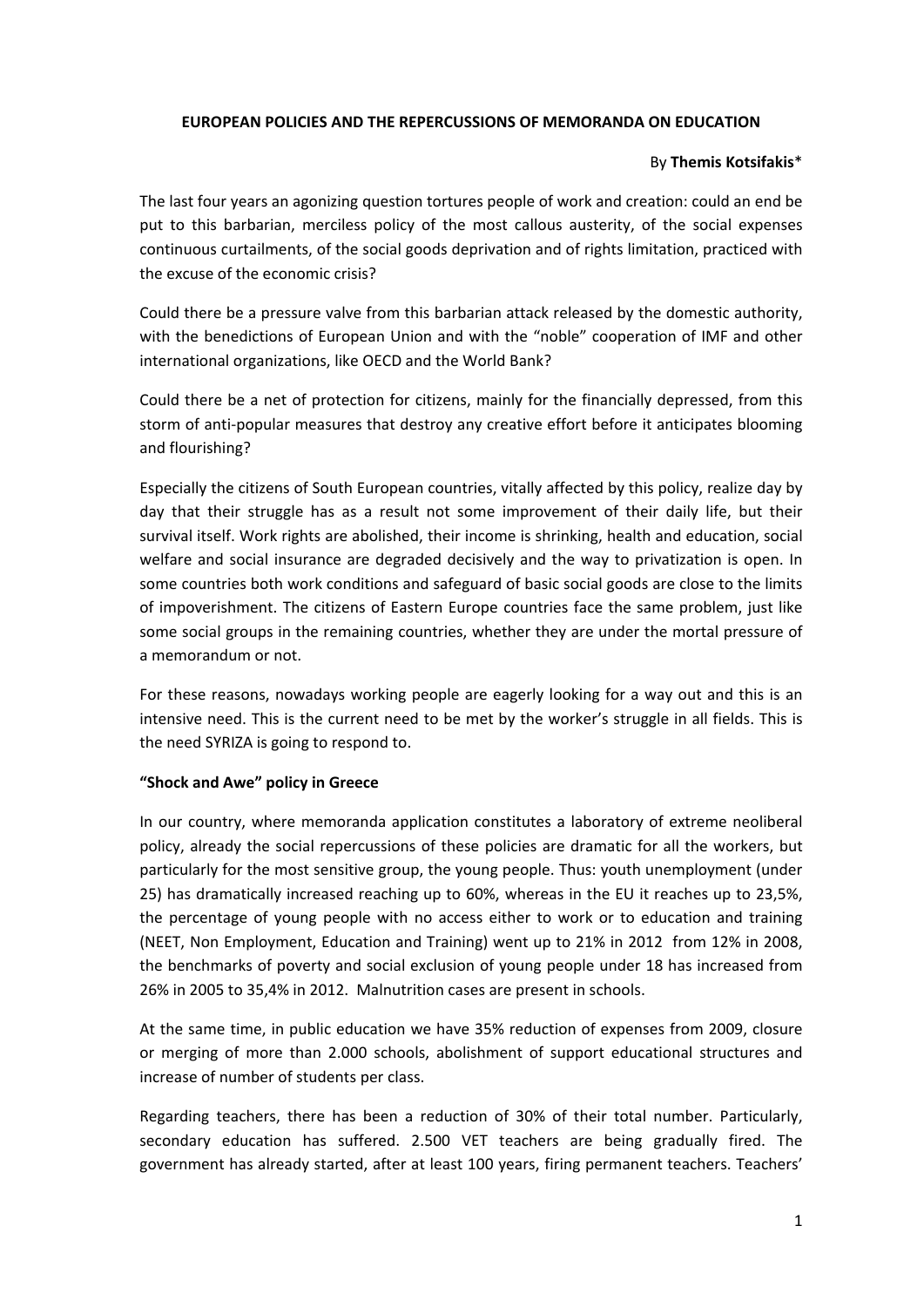salary reductions reached up to 45%. Work conditions have deteriorated (increase of teaching hours, obligatory transfer from one school to another, climate of fear and authoritarianism in schools). Teachers and schools evaluation is connected with students' achievements resulting henceforth from national examinations centrally organised. In this way a rating and ranking tool is in use aiming to the closure of schools and the creation of "reservoirs" for the firing of teachers.

The new education law (4186/2013) leads to the intensifying of examinations and to the early school leaving of students and their promotion to premature, narrow professional training and minors' apprenticeship.

# **European educational policy**

European Union (EU) educational policy is caged more and more in the ideology of neoliberalism, a fact that can be seen both in the produced texts and in the promoted action. At the same time, it develops the activity of other international organizations moving on the same track, like the OECD and the World Bank. Despite the fact that each state's education is considered as a national issue and EU contribution as complementary, in the end EU has developed mechanisms through which it promotes an educational policy dominated by doctrines and practices of the neoliberal capitalism. This policy is imposed to all members‐ states of EU, the governments of which are anyway willing to follow it.

Mainly in two texts - directives that the European Committee has recently published, " $21<sup>st</sup>$ Century School" and "Rethinking Education Strategy", a serious shift is attempted from inclusive knowledge to skills learning, as well as a serious and dangerous change regarding values transmitted through the educational system to young people. It is characteristic that, while there is no mention of humanitarian values and pedagogics, there is emphasis on the "values" of competition and entrepreneurship. These are the materials of the "school of the market".

"The efforts", we read in the text of Rethinking Education Strategy, "should be focused on the growth of traverse skills and particularly on enterprising skills". Particular significance is given to the development of enterprising skills that "do not contribute only in the creation of new enterprises, but also in the employability of young people". It directs member states "to promote the enterprising skills" as early as in the primary school!

The intervention therefore in education ideology and values is more serious and sneakier, because it is no easily perceptible; it is not always recognizable as the curtailments of the expenses, but also because EU uses often a vague picture on the quality of education, the eradication of discriminations etc.

## **Our principles regarding Another School can be summarized as follows:**

- Safeguarding the free and public character of education.
- 12 year compulsory education with cohesive characteristics and 2 year preprimary education.
- Focus on the harmonious and multilateral development of young people's personality.